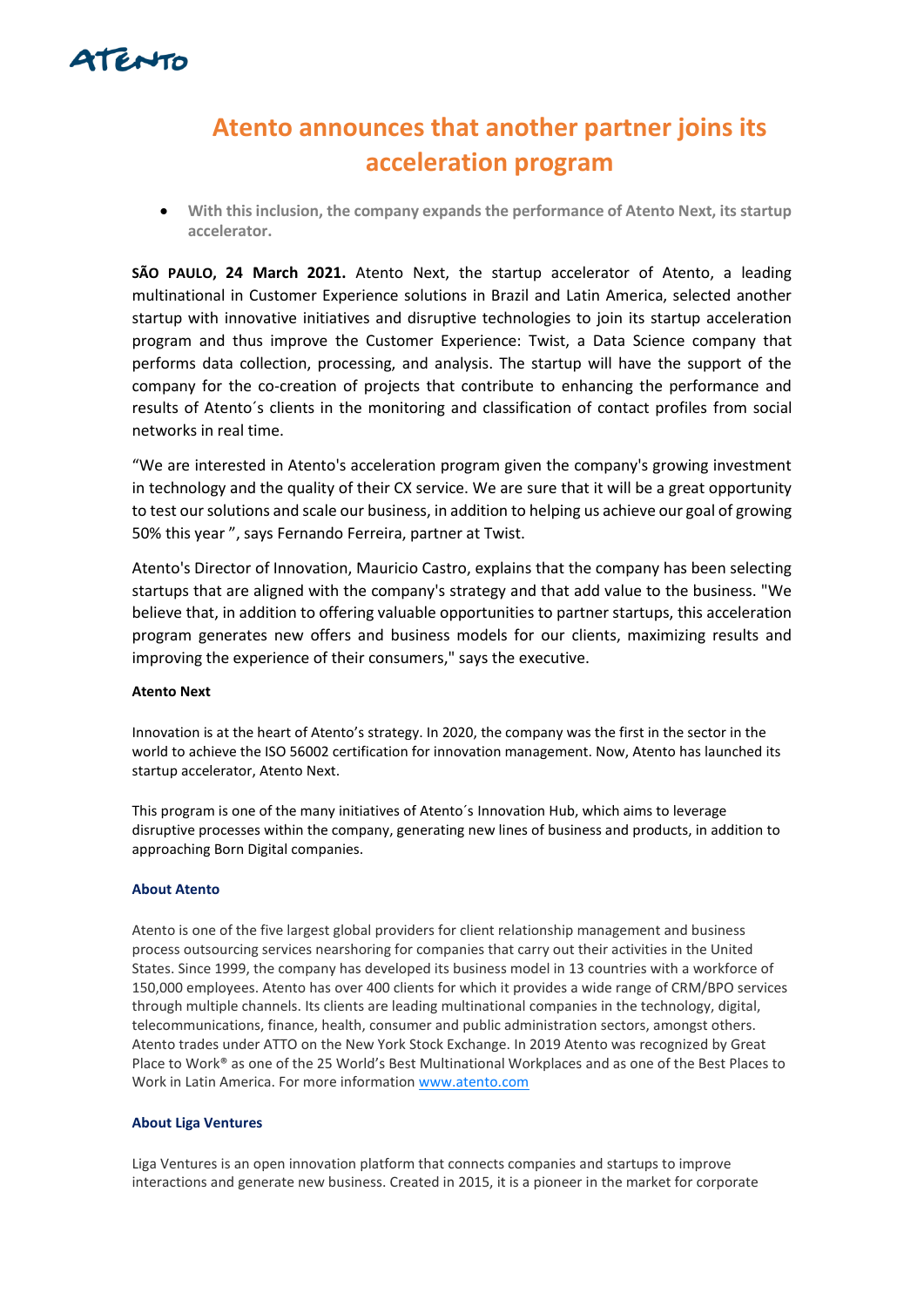

acceleration and corporate risk. Over the years, Liga Ventures has helped in the implementation of an open innovation strategy in the main players in different sectors of the Brazilian market, such as Porto Seguro, Banco do Brasil and Unilever. In its portfolio, it has more than 250 accelerated startups and more than 450 projects carried out between these and large corporations. It also has Liga Insights, a market intelligence and research initiative that aims to map trends and startups that are innovating in the most varied sectors. There are already more than 25 studies, on topics such as AutoTech, Retail, HR Techs, EdTechs, among others.

#### **Media inquiries**

[press@atento.com](mailto:press@atento.com)

#### **Legal Disclaimer**

Frost & Sullivan is not responsible for any incorrect information supplied by companies or users. Quantitative market information is based primarily on interviews and therefore is subject to fluctuation. Frost & Sullivan research services are limited publications containing valuable market information provided to a select group of customers. Customers acknowledge, when ordering or downloading, that Frost & Sullivan research services are for internal use and not for general publication or disclosure to third parties. No part of this research service may be given, lent, resold, or disclosed to noncustomers without written permission. Furthermore, no part may be reproduced, stored in a retrieval system, or transmitted in any form or by any means—electronic, mechanical, photocopying, recording, or otherwise—without the permission of the publisher.

#### **About Atento**

Atento is one of the five largest global providers for client relationship management and business process outsourcing services nearshoring for companies that carry out their activities in the United States. Since 1999, the company has developed its business model in 13 countries with a workforce of 150,000 employees. Atento has over 400 clients for which it provides a wide range of CRM/BPO services through multiple channels. Its clients are leading multinational companies in the technology, digital, telecommunications, finance, health, consumer and public administration sectors, amongst others. Atento trades under ATTO on the New York Stock Exchange. In 2019 Atento was recognized by Great Place to Work® as one of the 25 World's Best Multinational Workplaces and as one of the Best Places to Work in Latin America. For more information: [www.atento.com](https://www.atento.com/)